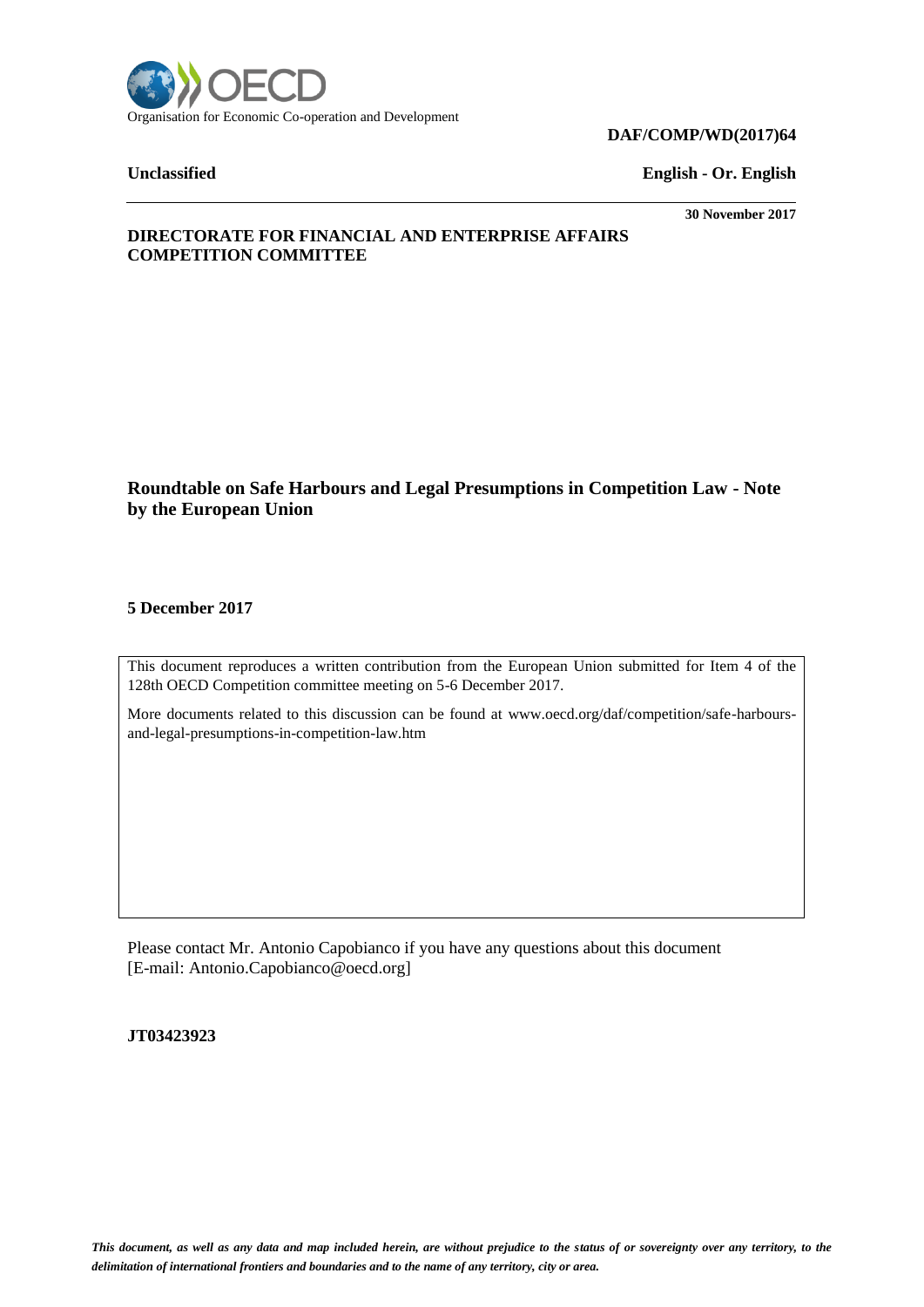# *European Union*

1. Under a presumption, if certain facts are established, it is taken as a starting point that other facts can be presumed, usually because experience or accumulated knowledge supports the view that the presumed facts are typically a logical consequence of the established facts. EU competition law presumptions are usually rebuttable, i.e. parties can bring forward evidence and arguments showing why the presumption should not apply in the concrete circumstances of a case.

2. In any legal system where gathering information is costly and litigants' resources are limited, it makes sense to use presumptions to structure the process and analysis in stages and to allocate the burden of bringing arguments and evidence. This enables authorities and courts to expedite the proceedings and make complex issues more administrable, while ensuring the required degree of accuracy of decision-making.

3. This contribution is divided in three parts: (1) the compatibility of EU competition law presumptions with the presumption of innocence; (2) the different types of presumptions under EU competition law; and (3) the rationales for using such presumptions.

# **1. Presumptions under EU competition law are compatible with the presumption of innocence**

4. Perhaps the best-known presumption is the presumption of innocence. In EU competition law proceedings, according to Article 2 of Regulation No. 1/2003, the presumption of innocence means that the burden of proving an infringement of Article 101(1) or 102 is on the party alleging it. Conversely, the burden of relying on the efficiency defence is on the party alleging it.

5. At the same time, in several cases, the Court of Justice has ruled that the burden of proving a particular point does not rule out the possibility of burden-shifting: "the factual evidence on which a party relies may be of such a kind as to require the other party to provide an explanation or justification, failing which it is permissible to conclude that the burden of proof has been discharged".<sup>2</sup>

6. Presumptions are an instrument to allocate the burden of bringing arguments and evidence, to structure the process and analysis, to make complex issues more administrable and competition enforcement effective, while ensuring the required degree of accuracy of decision-making.

 $\overline{a}$ 

<sup>&</sup>lt;sup>1</sup> Council Regulation (EC) No  $1/2003$  of 16 December 2002 on the implementation of the rules on competition laid down in Articles 81 and 82 of the Treaty, OJ L 1, 4.1.2003, p. 1. The presumption of innocence constitutes a general principle of EU law now enshrined in Article 48(1) of the Charter of Fundamental Rights (OJ C 202, 7.6.2016, p. 389) and applicable in EU competition law proceedings: see C-89/11 P *E.on*, ECLI:EU:C:2012:738, para. 72.

<sup>2</sup> See C-204/00 P *Aalborg Portland*, ECLI:EU:C:2004:6, para. 79; C-407/08 P *Knauf Gips*, ECLI:EU:C:2010:389, para. 80; and C-501/06 P *Glaxo*, ECLI:EU:C:2009:610, para. 83.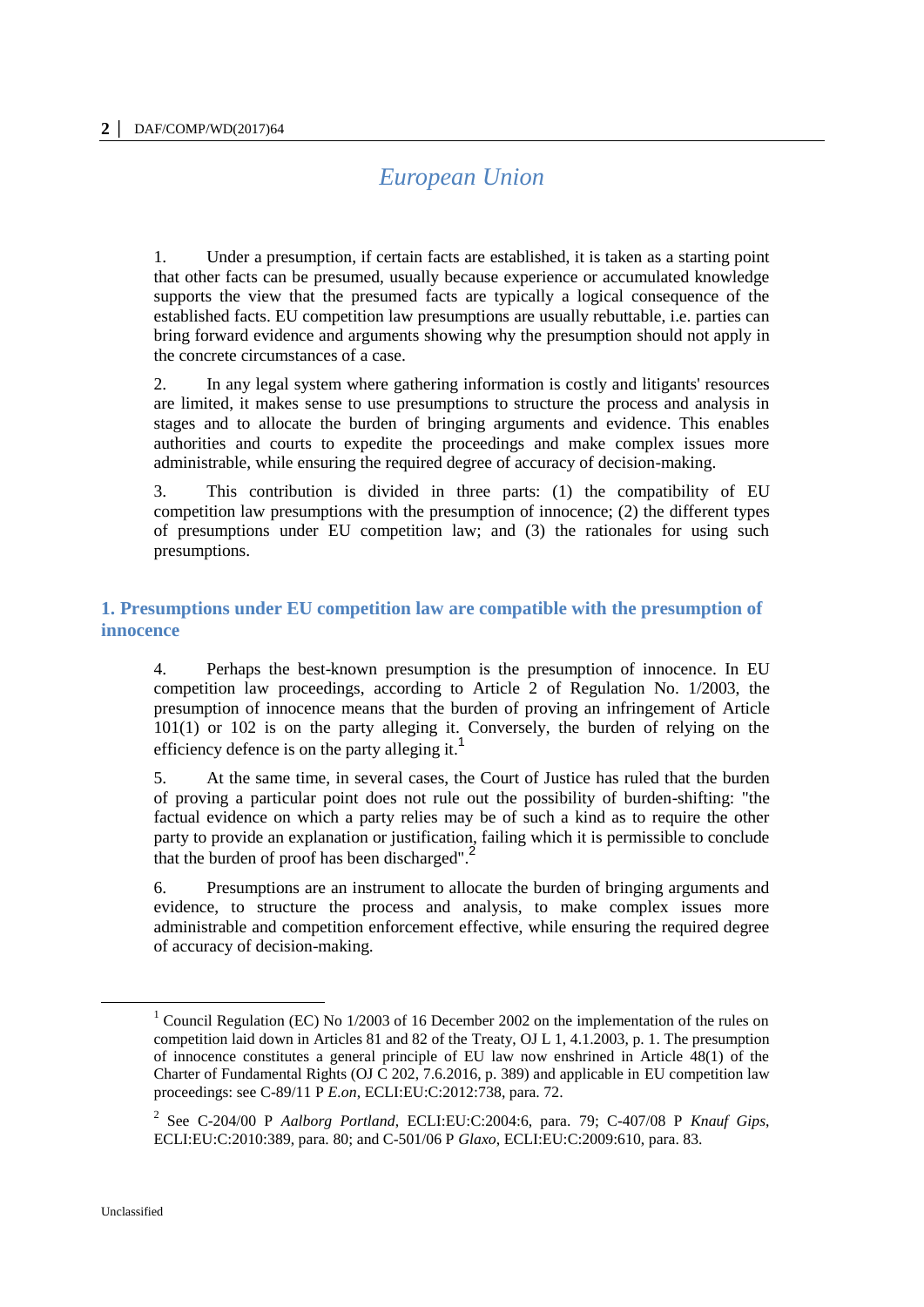7. Indeed, the EU courts have confirmed the use of presumptions in EU competition cases. In *Elevators*, the General Court held that "the presumption of innocence is not disregarded if in competition proceedings certain conclusions are drawn on the basis of common experience provided that the undertakings concerned are at liberty to refute those conclusions".<sup>3</sup> For this reason, EU competition law presumptions are usually rebuttable, rather than "irrebuttable" or "conclusive".

8. Furthermore, in *MCAA*, the Court of Justice held that "a presumption, even where it is difficult to rebut, remains within acceptable limits so long as it is proportionate to the legitimate aim pursued, it is possible to adduce evidence to the contrary and the rights of the defence are safeguarded". One could add that if a presumption is rarely rebutted, it is working precisely as intended, and therefore it was correct to presume.<sup>4</sup>

# **2. Types of presumptions**

 $\overline{a}$ 

#### **2.1. Using a known fact (or several) to infer another fact**

9. The straightforward meaning of a "presumption" is to use a known fact (or several) to infer another fact. Sometimes this is called a "factual presumption" or an "evidential presumption". Such presumptions are usually rebuttable.

10. In EU competition law, a classic example of such presumptions is the parental liability presumption: "it is sufficient for the Commission to prove that the subsidiary is wholly owned by the parent company in order to presume that the parent exercises a decisive influence over the commercial policy of the subsidiary".<sup>5</sup> The fact that the subsidiary is wholly owned by the parent company is easily verifiable. This allows to presume that the parent company exercises decisive influence over the subsidiary. Drawing from that presumed fact, the legal conclusion is parental liability.

11. Another example is the "only plausible explanation" case-law, which originated in the area of concerted practices: "parallel conduct cannot be regarded as furnishing proof of concertation unless concertation constitutes the only plausible explanation".<sup>6</sup> In other words, while there is no direct evidence of concertation, concertation is presumed if it is the "only plausible explanation" for observed parallel behaviour. This is often referred to as the *Wood Pulp* test, although it appeared earlier in the case-law.<sup>7</sup> The firm can rebut the presumption by showing some "other plausible explanation".

<sup>3</sup> T-144/07 *ThyssenKrupp Liften*, ECLI:EU:T:2011:364, para. 114, and T-141/07 *General Technic-Otis*, ECLI:EU:T:2011:363, para. 73.

<sup>4</sup> C-521/09 P *Elf Aquitaine*, ECLI:EU:C:2011:620, para. 62. See also C-501/11 P *Schindler*, ECLI:EU:C:2013:522, para. 107.

<sup>5</sup> C-97/08 P *Akzo Nobel*, ECLI:EU:C:2009:536, para. 61. The presumption also applies to indirect shareholdings and to shareholdings of "almost" 100%.

<sup>6</sup> C-89/85 *Ahlström Osakeyhtiö*, ECLI:EU:C:1993:120 ("*Wood Pulp*"), para. 71.

<sup>7</sup> 40/73 *Suiker Unie*, ECLI:EU:C:1975:174, para. 301; 29/83 *CRAM and Rheinzink*, ECLI:EU:C:1984:130, para. 16; 395/87 *Tournier*, ECLI:EU:C:1989:319, para. 24; C-110/88 *Lucazeau*, ECLI:EU:C:1989:326, para. 18. See also, since *Wood Pulp*, T-442/08 *CISAC*, ECLI:EU:T:2013:188, para. 99.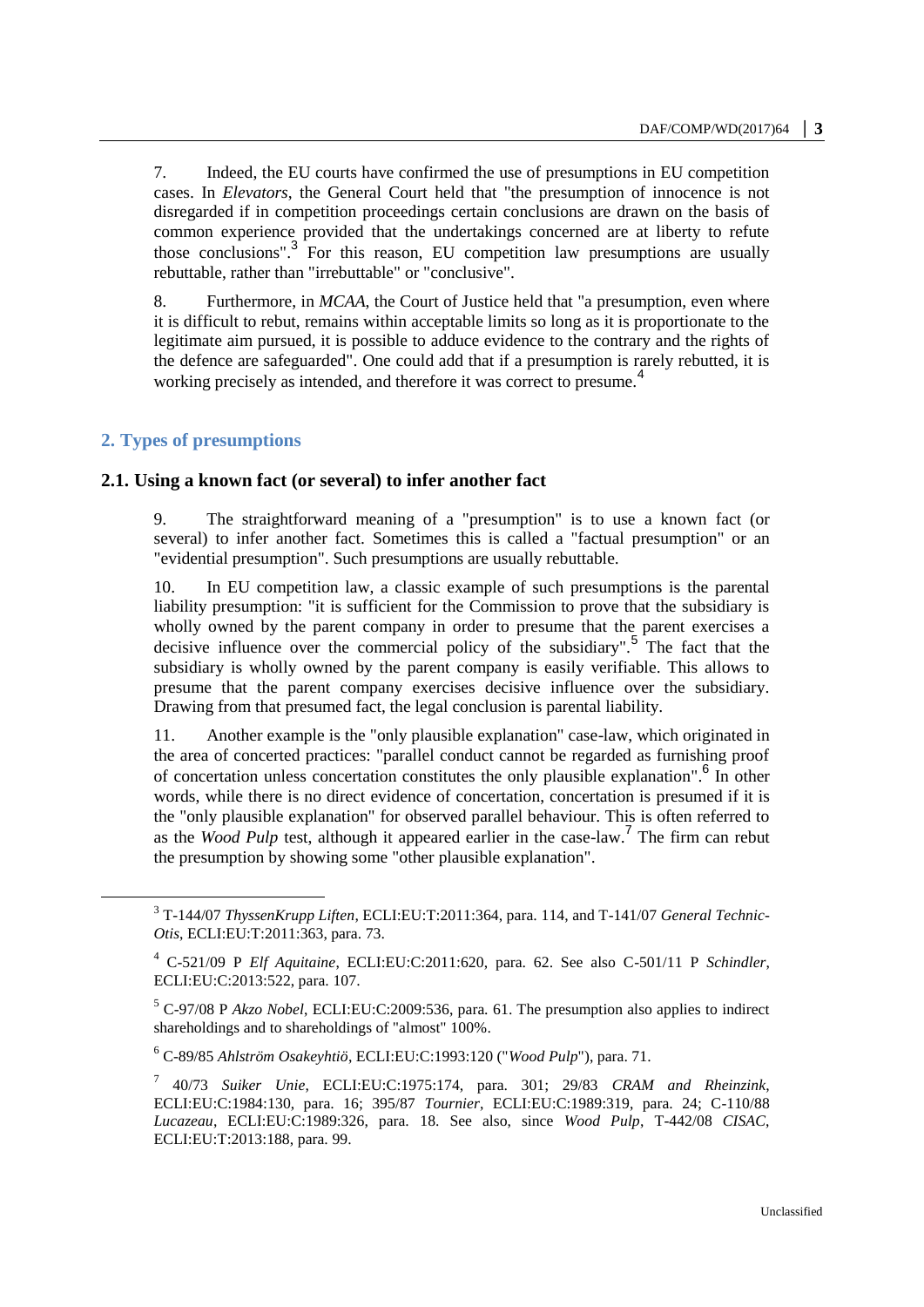# **2.2. Using a fact (or several), known or presumed, to draw a legal conclusion**

12. The legal assessment of a particular situation often rests on a "legal test" – a combination of factors leading to a legal conclusion. The factors may be cumulative or to be assessed "on the whole" or "on balance".

13. A legal test based on few factors is often presented as a presumption. Such a test sorts different behaviours into a few broad categories. It is presumed that behaviours falling in the same category should be treated in the same way, without inquiring about other factors that may further differentiate between those behaviours. The fewer factors in the test, the more it comes down to a broad categorisation, or generalisation, or abstract assessment.

14. This is not to say that such a test is less accurate. Experience may show that when shaping the legal test for a particular practice, only one or two factors are sufficient to conclude with a high degree of reliability. For example, some types of behaviour that fall squarely within a category of established restrictions by object – such as cartels – are prohibited under Article 101(1), without extensive further analysis. They are presumed harmful and they are presumed to constitute an appreciable restriction of competition (*Expedia*).<sup>8</sup>

15. Conversely, the more factors in the test, the more the assessment becomes a detailed, case-by-case, individual, *in concreto* assessment. Such a test is not necessarily more accurate. Courts and authorities have limited resources, so they cannot afford to seek absolute truth: they only seek to solve legal disputes with their limited resources. The benefit of ascertaining whether something is, in fact, true, is not necessarily worth the cost – not just the costs to the court, the competition authority, and the firms involved, but, mostly, the cost to the public in terms of competition cases that are not pursued because resources are tied down on other cases. The largest part of "false negative" cases are not those cases wrongly deciding that a firm's behaviour is legal, but those cases of illegal behaviour that are never even investigated for lack of resources.

16. Finally, presumptions may work in favour of competition authorities/claimants or in favour of defendants. Since many presumptions increase the effectiveness of competition enforcement, defendants often argue against the use of presumptions, on the grounds that each case deserves a full and individual assessment. At the same time, firms do benefit from presumptions, such as block exemptions, the *de minimis* rule, or per se legality rules ("safe harbours").

# **3. Main rationales for presumptions**

17. This section discusses some of the main rationales for presumptions: experience, "proof proximity", and effectiveness.

# **3.1. Applying the lessons of experience**

18. By far the most common basis for presumptions is that according to past experience, when fact A occurs, fact B always (or automatically, or invariably, or almost

 $\overline{a}$ 

<sup>8</sup> C-226/11 *Expedia*, ECLI:EU:C:2012:795, para. 37.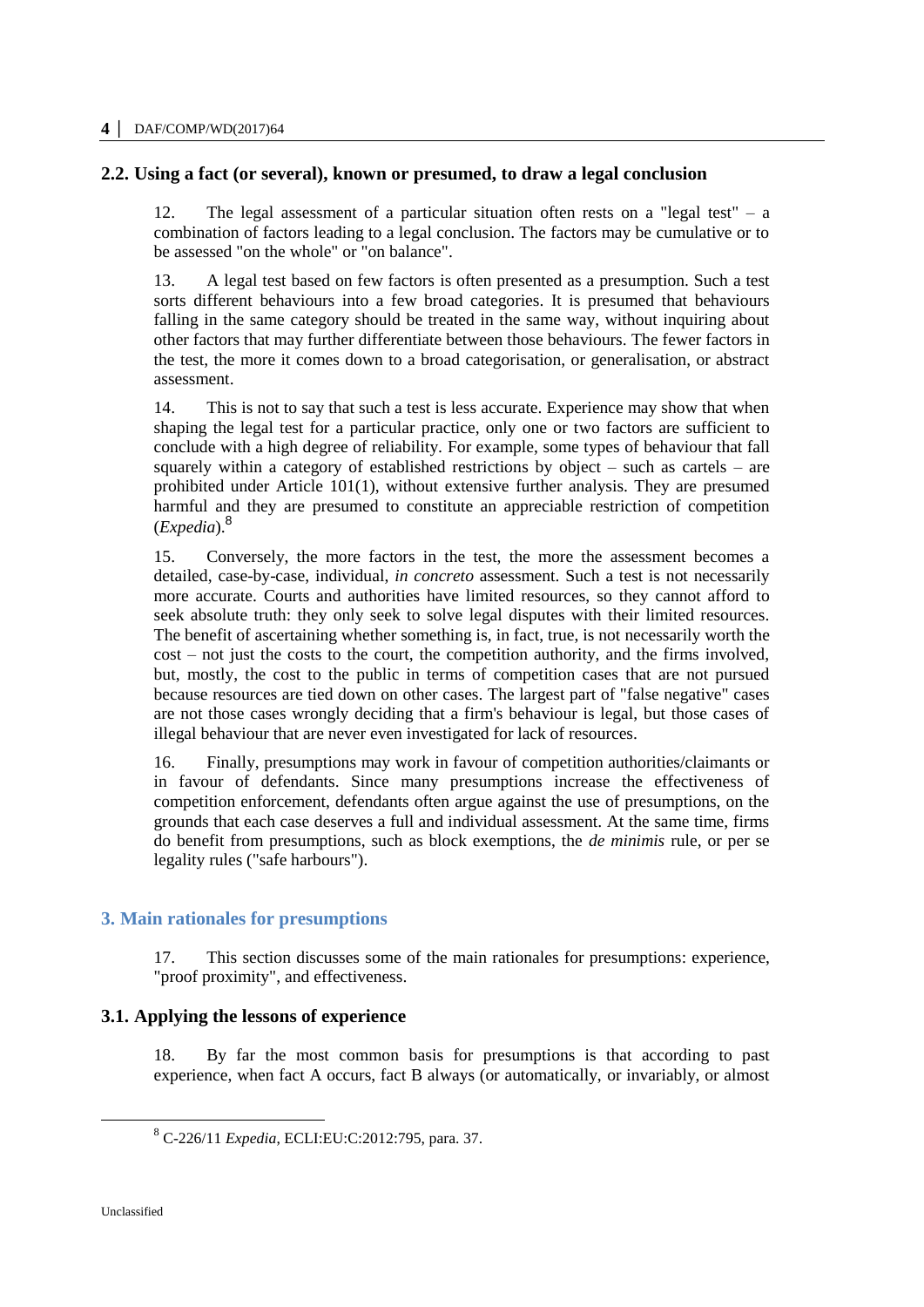always, or usually, or likely) follows.<sup>9</sup> Therefore it is not necessary to spend resources upfront on establishing fact B. Using the lessons of experience saves costs.

- 19. There are several examples of presumptions based on the experience rationale.
	- *Restrictions by object*. According to the Article 101(3) Guidelines, restrictions by object "are restrictions which in light of the objectives pursued by the Community competition rules have such a high potential of negative effects on competition that it is unnecessary for the purposes of applying Article [101(1)] to demonstrate any actual effects on the market. This presumption is based on the serious nature of the restriction and on experience showing that restrictions of competition by object are likely to produce negative effects on the market and to jeopardise the objectives pursued by the Community competition rules".<sup>10</sup>
	- *No "other plausible explanation"*. The Commission may infer the existence of illegal collusion from the parties' parallel behaviour, when there is no other plausible explanation for such behaviour. The presumption is based on prior experience of the economics of oligopolistic markets.
	- *Predatory pricing*. In the *Akzo* judgment, the Court of Justice ruled that "prices below average variable costs … must be regarded as abusive … since each sale generates a loss".<sup>11</sup> This is interpreted as a presumption. In *Compagnie Maritime Belge*, AG Fennelly explained that "it is not *usually* rational to sell below average variable costs".<sup>12</sup> In *France Télécom*, the Court of Justice held that selling below average variable cost "is *presumed* to pursue no other economic objective save that of eliminating its competitors" (italics added).<sup>13</sup>

# **3.2. "Proof proximity"**

 $\overline{a}$ 

20. It also makes sense to use a rebuttable presumption to cut the costs of adjudication by shifting the burden to the party which is more likely to have access to the evidence.<sup>14</sup> This applies to the efficiency defence, for example: the undertaking is much more likely than the authority to be able to access the relevant evidence.<sup>15</sup> To take

<sup>12</sup> C-395/96 P *Compagnie Maritime Belge*, ECLI:EU:C:1998:518, para. 127.

<sup>13</sup> C-202/07 P *France Télécom*, ECLI:EU:C:2009:214, para. 109.

<sup>15</sup> T-321/05 *AstraZeneca*, ECLI:EU:T:2010:266, para. 686.

<sup>9</sup> Opinion of AG Kokott in C-8/08 *T-Mobile*, ECLI:EU:C:2009:110, from para. 89, referring to presumptions based on "common experience". AG Szpunar makes the same point in his opinion in C-74/14 *Eturas*, ECLI:EU:C:2015:493, para. 99. See also T-141/07 *General Technic-Otis*, ECLI:EU:T:2011:363, para. 73 (referring to "common experience" as a basis for presumptions).

<sup>&</sup>lt;sup>10</sup> Article 81(3) Guidelines, para. 21. See also para. 24: "In the case of restrictions of competition by effect there is no presumption of anti-competitive effects." See also C-67/13 P *Cartes Bancaires*, ECLI:EU:C:2014:2204, para. 51.

<sup>11</sup> 62/86 *Akzo*, ECLI:EU:C:1991:286, para. 71.

<sup>14</sup> T-321/05 *AstraZeneca*, ECLI:EU:T:2010:266, para. 686; C-521/09 P *Elf Aquitaine,*  ECLI:EU:C:2011:620, para. 60; opinion of AG Wahl in C-177/16 *Autortiesību un komunicēšanās konsultāciju aģentūra – Latvijas Autoru apvienība*, ECLI:EU:C:2017:286, paras. 135-136; and Cristina Volpin, "The ball is in your court: Evidential burden of proof and the proof-proximity principle in EU competition law", 2014 Common Market Law Review 1159.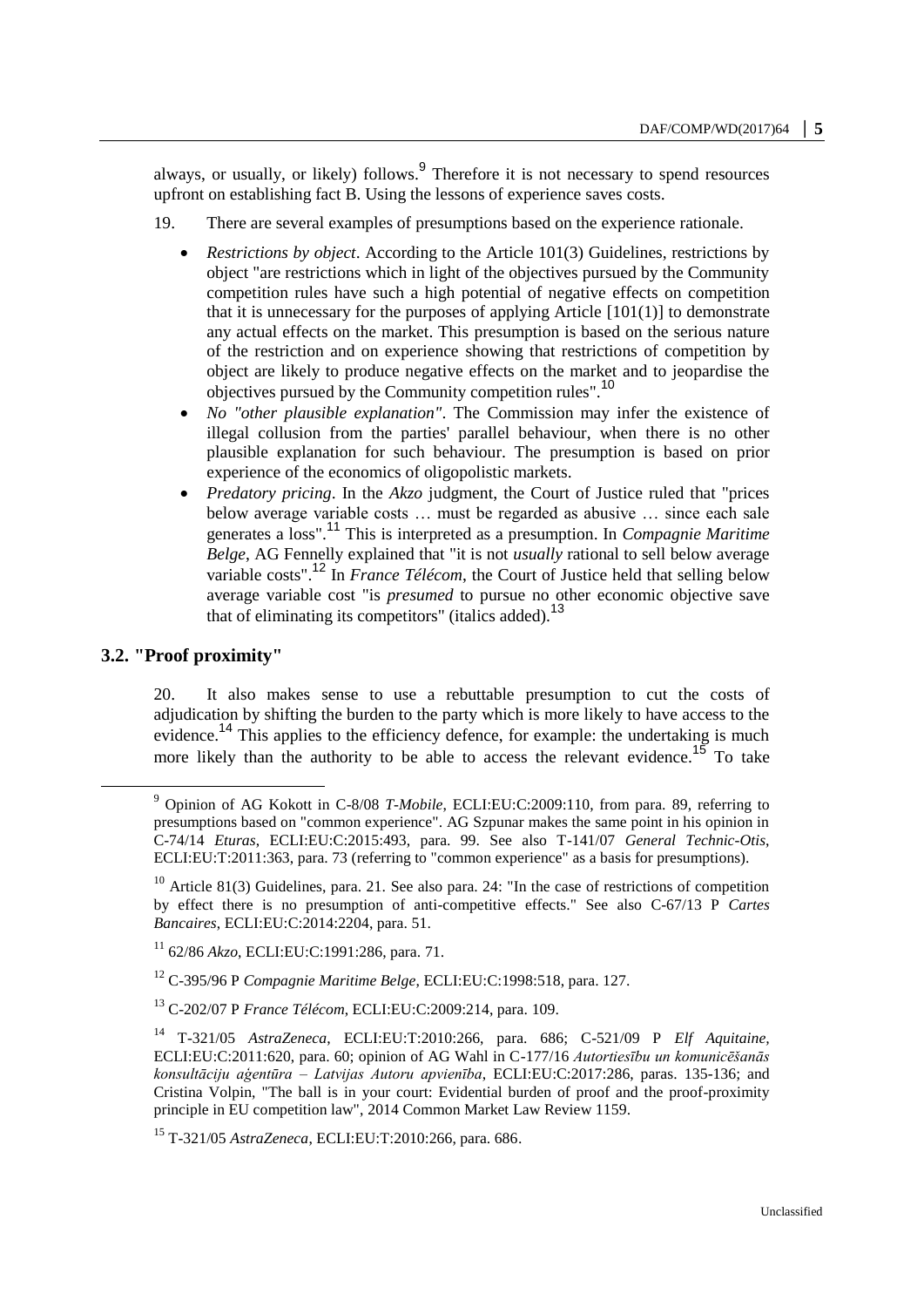another example, the presumption that a firm participating in a concerted practice adjusts its behaviour accordingly may be rebutted, probably because the firm is better able to produce evidence on this point.<sup>16</sup> The parental liability presumption also rests partly on the proof proximity principle.<sup>17</sup>

### **3.3. Effectiveness**

21. Sometimes the law also uses presumptions because there is a policy interest in increasing the effectiveness of enforcement, or strengthening the claimant's position. It may be necessary to strengthen a claimant's position, for example, where it otherwise would have excessive difficulties in gathering the necessary evidence (the information asymmetry problem). In this regard, it is important to recall that the principle of effectiveness of EU competition law is not just a policy objective  $-$  it is a legal principle recognised in case-law.<sup>18</sup>

22. *Aalborg Portland* is probably the best-known case-law on presumptions aiming to remedy information asymmetry and increase enforcement effectiveness: "Even if the Commission discovers evidence explicitly showing unlawful contact between traders, such as the minutes of a meeting, it will normally be only fragmentary and sparse, so that it is often necessary to reconstitute certain details by deduction. In most cases, the existence of an anti-competitive practice or agreement must be inferred from a number of coincidences and indicia which, taken together, may, in the absence of another plausible explanation, constitute evidence of an infringement of the competition rules."<sup>19</sup>

23. In the Antitrust Damages Directive, it is presumed that the direct purchaser passed on the overcharge to the indirect purchaser merely from the fact that the indirect purchaser bought the products/services from the direct purchaser, unless the defendant "can demonstrate credibly to the satisfaction of the court that the overcharge was not, or was not entirely, passed on to the indirect purchaser".<sup>20</sup> That is because "it may be particularly difficult for consumers or undertakings that did not themselves make any purchase from the infringer to prove the extent of that harm".<sup>21</sup>

 $^{21}$  Recital 41.

 $\overline{a}$ 

<sup>16</sup> C-49/92 P *Anic*, ECLI:EU:C:1999:356, para. 121.

<sup>17</sup> C-521/09 P *Elf Aquitaine*, ECLI:EU:C:2011:620, paras. 59-60.

<sup>18</sup> See e.g. C-382/12 P *Mastercard*, ECLI:EU:C:2014:2201, para. 91; C-196/99 P *Aristrain*, ECLI:EU:C:2003:529, para. 81; C-453/99 *Courage v. Crehan*, ECLI:EU:C:2001:465, para. 26; and C-194/14 P *AC Treuhand*, ECLI:EU:C:2015:717, para. 36. Sometimes the principle of effectiveness is expressed as the need to preserve the Commission's "task of supervising the proper application of the competition rules": see T-110/07 *Siemens*, ECLI:EU:T:2011:68, para. 50; T-67/00 *JFE*, ECLI:EU:T:2004:221, para. 192; T-410/09 *Almamet*, ECLI:EU:T:2012:676, para. 93; and C-469/15 P *FSL*, ECLI:EU:C:2017:308, para. 36. The principle of effectiveness of the EU competition rules is a manifestation of the EU law principle of "effet utile".

<sup>19</sup> C-204/00 P *Aalborg Portland*, ECLI:EU:C:2004:6, paras. 55-57.

 $^{20}$  Directive 2014/104/EU of the European Parliament and of the Council of 26 November 2014 on certain rules governing actions for damages under national law for infringements of the competition law provisions of the Member States and of the European Union, OJ L 349, 5.12.2014, p. 1, Article 14.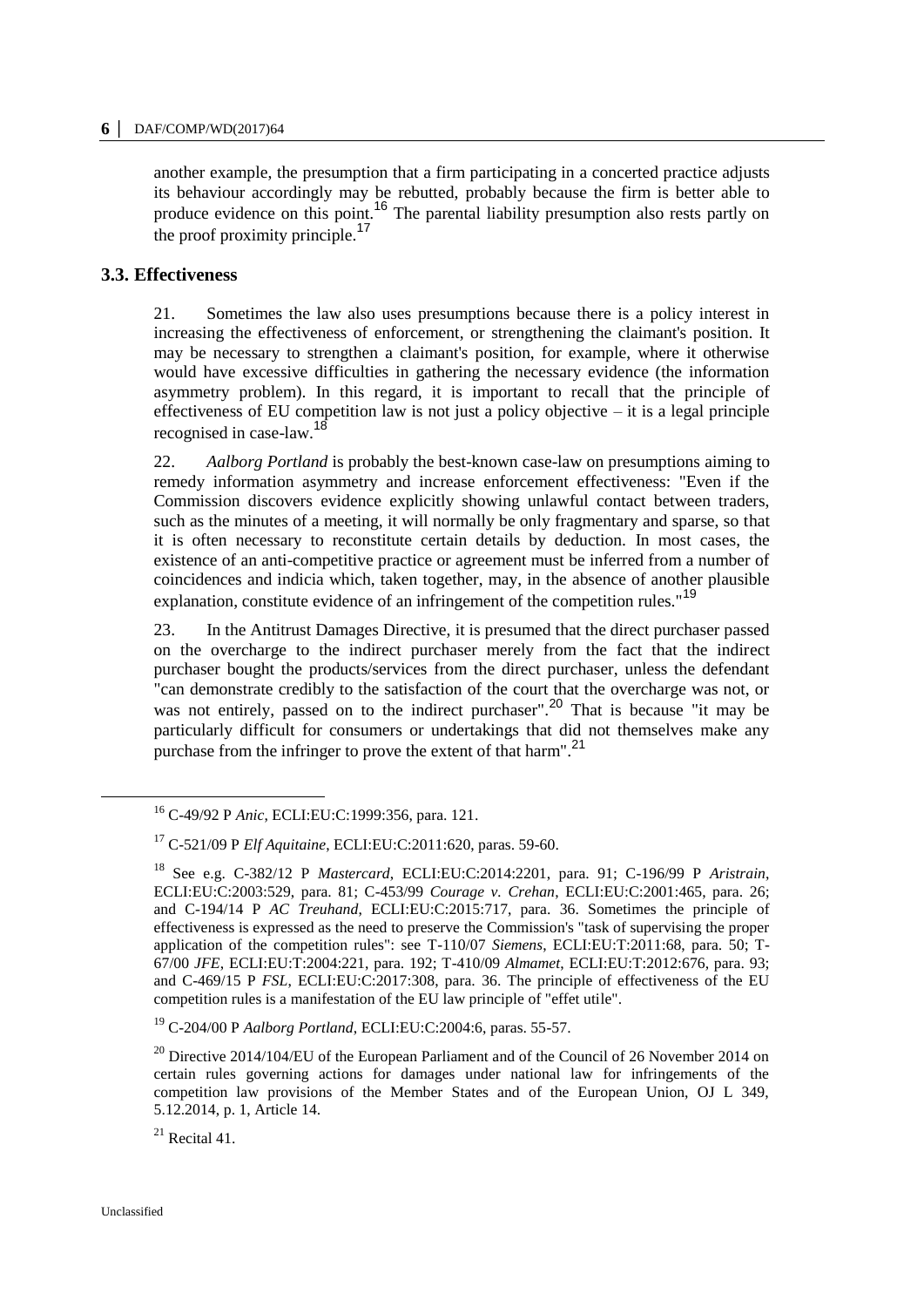### 24. Again according to the Antitrust Damages Directive, it "shall be presumed that cartel infringements cause harm. The infringer shall have the right to rebut that presumption".<sup>22</sup> This presumption is explained in the recitals of the directive:

*"To remedy the information asymmetry and some of the difficulties associated with quantifying harm in competition law cases, and to ensure the effectiveness of claims for damages, it is appropriate to presume that cartel infringements result*  in harm, in particular via an effect on prices. ... This presumption should not *cover the concrete amount of harm. Infringers should be allowed to rebut the presumption. It is appropriate to limit this rebuttable presumption to cartels, given their secret nature, which increases the information asymmetry and makes it more difficult for claimants to obtain the evidence necessary to prove the harm."<sup>23</sup>*

25. Moreover, using presumptions to increase the effectiveness of the competition rules often contributes to the clarity of the rules, and, therefore, predictability and legal certainty – in other words, incentivising and shaping firms' behaviour. In *Janosevic*, the European Court of Human Rights held that effectiveness and the clarity of the rules were valid rationales for presumptions.<sup>24</sup> In the EU competition law context, this point is well made by Advocate-General Kokott in *Akzo Nobel* and Advocate-General Mazák in *General Química*:

- "The effective enforcement of competition law requires clear rules. A presumption rule such as that recognised by the Court in *AEG* and *Stora*, which allows the Commission as the competition authority to attribute to a parent company the responsibility for the cartel offences of its wholly-owned subsidiaries, creates legal certainty and is straightforward to implement in practice."<sup>25</sup>
- "I consider that the function of the presumption in question, as explained by Advocate General Kokott in her Opinion in Case C-97/08 P *Akzo Nobel and Others v Commission*, is to facilitate the effective enforcement of competition law while promoting legal certainty due to the straightforward manner in which the presumption arises."<sup>26</sup>

# **4. Conclusion**

 $\overline{a}$ 

26. This contribution has outlined some of the many presumptions currently used in EU competition law, such as the parental liability presumption; the presumption that parallel conduct evidences explicit collusion in the absence of another plausible explanation; the presumption that a firm participating in a concerted practice adjusts its behaviour accordingly; the "restriction by object" presumption; the "pricing below average variable cost" presumption; and, for the purpose of the Antitrust Damages

 $22$  Article 17(2).

 $^{23}$  Recital 47.

<sup>24</sup> *Janosevic v. Sweden*, 23 July 2002, application no. 34619/97, paras. 102-104.

<sup>25</sup> C-97/08 P *Akzo Nobel*, ECLI:EU:C:2009:262, para. 71.

<sup>26</sup> C-90/09 P *General Química*, ECLI:EU:C:2010:517, para. 61.